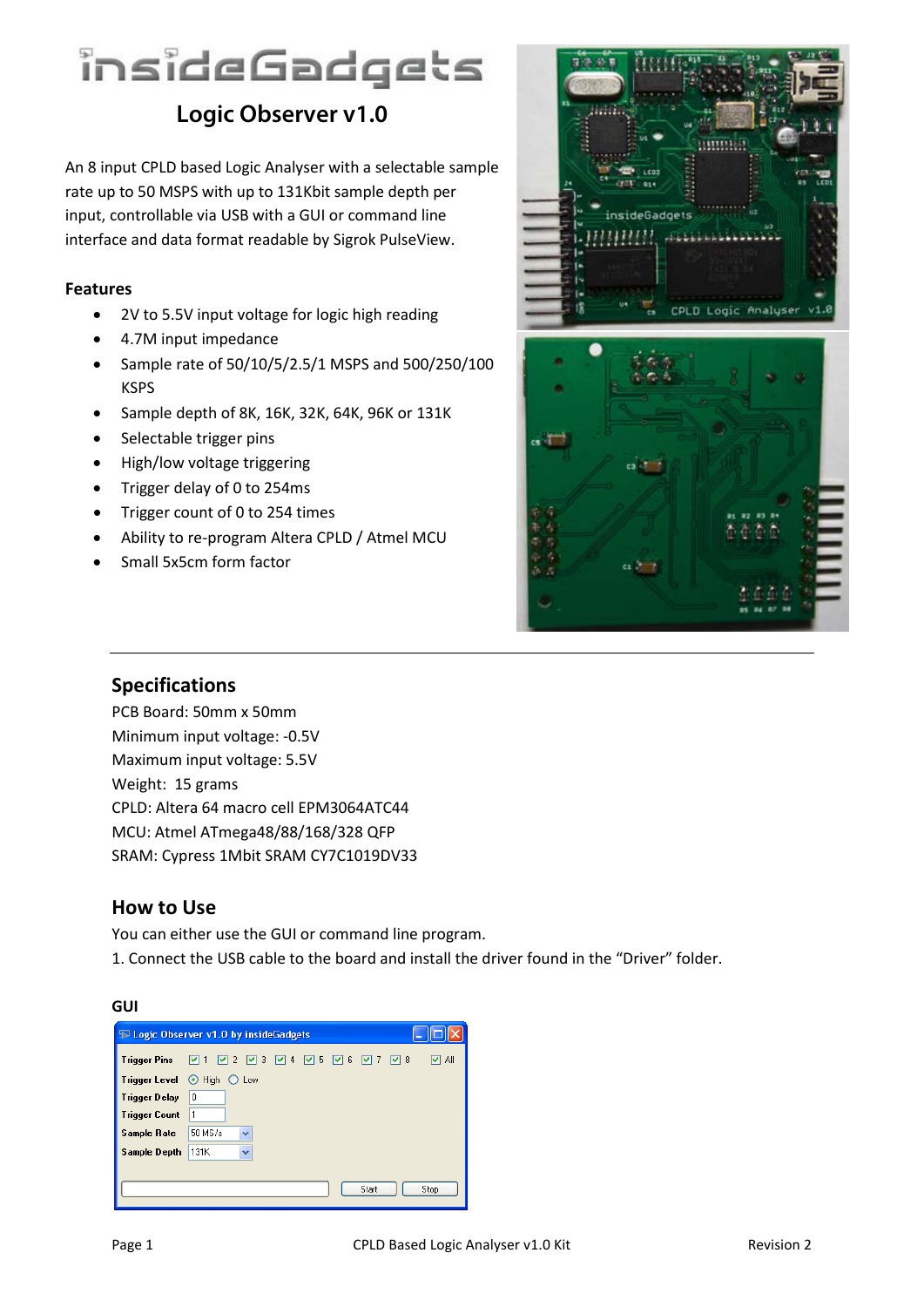#### **Command line**



2. Run the Logic Observer v1.0 GUI.exe program for the GUI or the Logic Observer v1.0.exe for the command line program found in the "Logic\_Observer\_v1.0\_ITF" folder.

3. Choose the trigger options and sample rate/depth that suits and press the Start button. The LED on the board will light and once a trigger matches your conditions the LED will turn off and the transfer will start automatically (the LED will be blinking). After 20 seconds, the transfer will be completed.

| 自<br>图                        | 0000      |             | Increasing De w / @ Run |  |             |  |  |        |  |  |             |  |  |              |  |  |          |  |               |              |              |       |
|-------------------------------|-----------|-------------|-------------------------|--|-------------|--|--|--------|--|--|-------------|--|--|--------------|--|--|----------|--|---------------|--------------|--------------|-------|
|                               | $+0\mu s$ | $+200\mu s$ |                         |  | $+400\mu s$ |  |  | $+600$ |  |  | $+800\mu s$ |  |  | $+1000\mu s$ |  |  | $+12005$ |  | $+1400 \mu s$ | $+1600\mu s$ | $+1800\mu s$ | $+20$ |
| <b>D</b>                      |           |             |                         |  |             |  |  |        |  |  |             |  |  |              |  |  |          |  |               |              |              |       |
|                               | III       |             |                         |  |             |  |  |        |  |  |             |  |  |              |  |  |          |  |               |              |              |       |
| $\overline{\mathbf{s}}$<br>k. | u.        |             |                         |  |             |  |  |        |  |  |             |  |  |              |  |  |          |  |               |              |              |       |

4. Load Sigrok PulseView and load the newly created .sr file.

## **Definition of settings**

Trigger pins – Select which pins that we trigger off Trigger level – Choose to trigger on a high or low voltage Trigger delay – After we trigger, how long to wait until we start capturing Trigger count – How many triggers we need to wait for until we start capturing Sample rate – How many times per second to capture data Sample depth – How long do we capture data for

## **How it works**

The 8 inputs are fed into a buffer with 4.7M pull down resistors and the buffers outputs go to the SRAM and ATmega. The ATmega runs from a 20MHz crystal and controls the CPLD and buffer whilst communicating via USB using V-USB [\(http://www.obdev.at/vusb/\)](http://www.obdev.at/vusb/). An analog switch allows us to select the input as the 50MHz oscillator or the ATmega's pin which we've configured as an output for the other clocks we generate from a timer. The 74HC144 buffer is used to convert 5V output logic of your programmer to 3.3V when reprogramming the ATmega.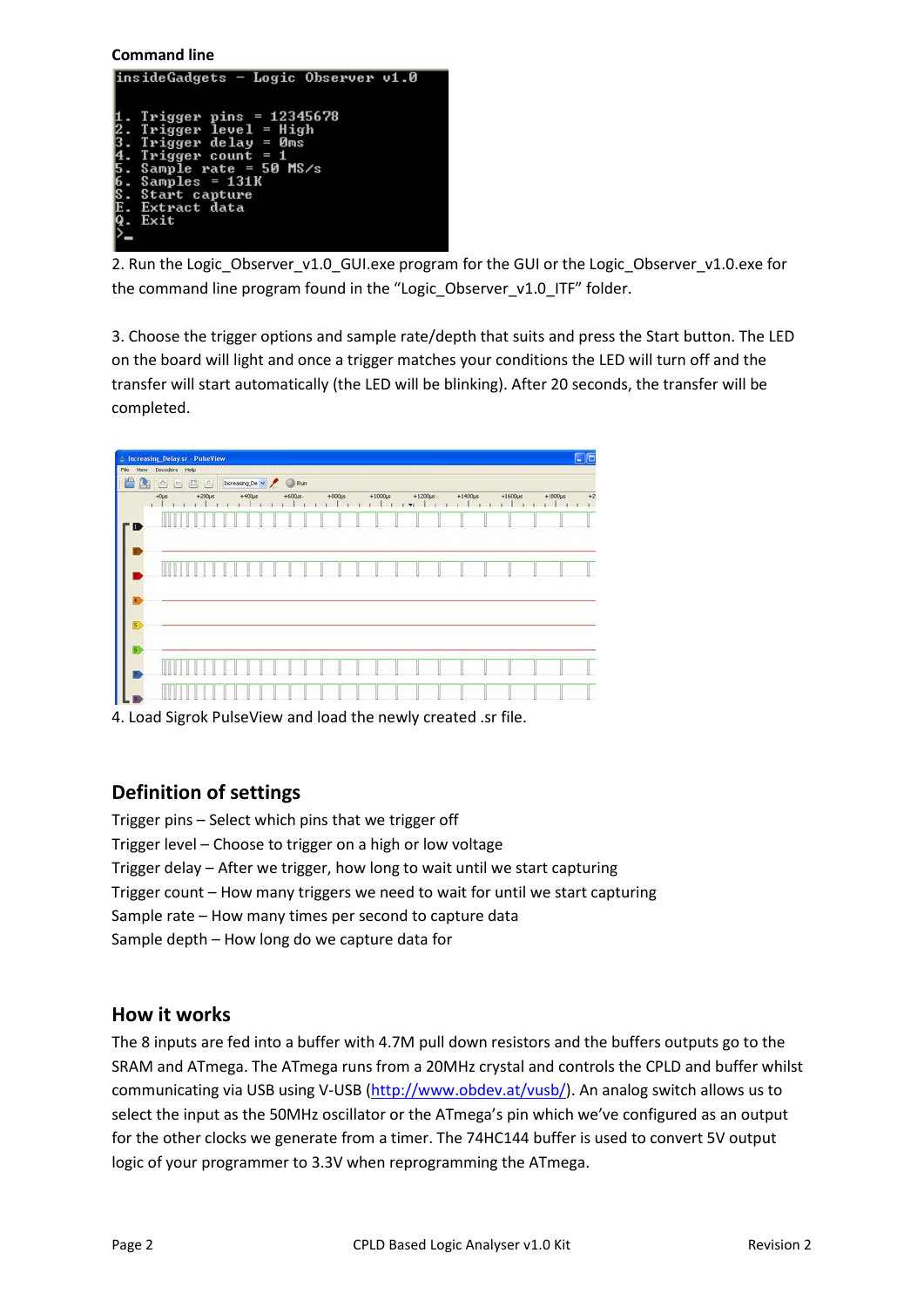Once we're waiting for a trigger, it's the ATmega's job to perform all the software selectable trigger features and the CPLD continues to increment the address lines of the SRAM until the ATmega is triggered. The CPLD then stores the start address minus 50, because the ATmega takes a few cycles to see the trigger event. When the CPLD's current address matches the incrementing address, it stops. The ATmega waits long enough for the capture to happen, returns to read mode and clocks out the data at a slower speed by setting the CPLD to read mode and toggling a next address pin to increment the address lines.

# **Programming the ATmega48/88/168/328 (optional)**

This step is only necessary if you wish to update the firmware on the ATmega or if you have replaced the chip. You will need to solder in the 2x3 male ICP header (J1) if it's not populated already, you will require a programmer such as the USBtinyISP and your programmer will need to be supported by the AVRDUDE software - <http://savannah.nongnu.org/projects/avrdude/>

Firstly change your fuse bits so the ATmega uses a 20MHz crystal: avrdude -p atmega48 -c usbtiny -U lfuse:w:0xde:m -U hfuse:w:0xd9:m -U efuse:w:0xff:m

Upload the \Logic\_Observer\_xxx\_ATmega\main.hex file to the ATmega by running the following command: avrdude –p atmega48 –c usbtiny –U flash:w:main.hex

# **Programming the Altera CPLD (optional)**

This step is only necessary if you wish to update the firmware on the CPLD or if you have replaced the chip. You will need to solder in the 2x6 male ICP header (J2) if it's not populated already, you will require a programmer such as the Mini USB Blaster and your programmer will need to be supported by the Quartus II software - <http://savannah.nongnu.org/projects/avrdude/>

You can open the \Logic\_Observer\_xxx\_Quartus\ folder and open the .qpf project file.

## **Revision History**

Rev. 2 – 26/04/2015

- Added pin state change detection in pin change interrupt so it only counts as a trigger if the pin has changed state.
- Added initial detection of pin state so we don't have to wait until the pin change interrupt is triggered to start capturing
- Moved clock stabilise delay to after starting a capture and waiting for a trigger as occasionally if a trigger occurred straight away, the first few readings would be random data

Rev. 1 – 28/02/2015

• Initial Revision

(c) 2015-2015 by insideGadgets [http://www.insidegadgets.com](http://www.insidegadgets.com/)